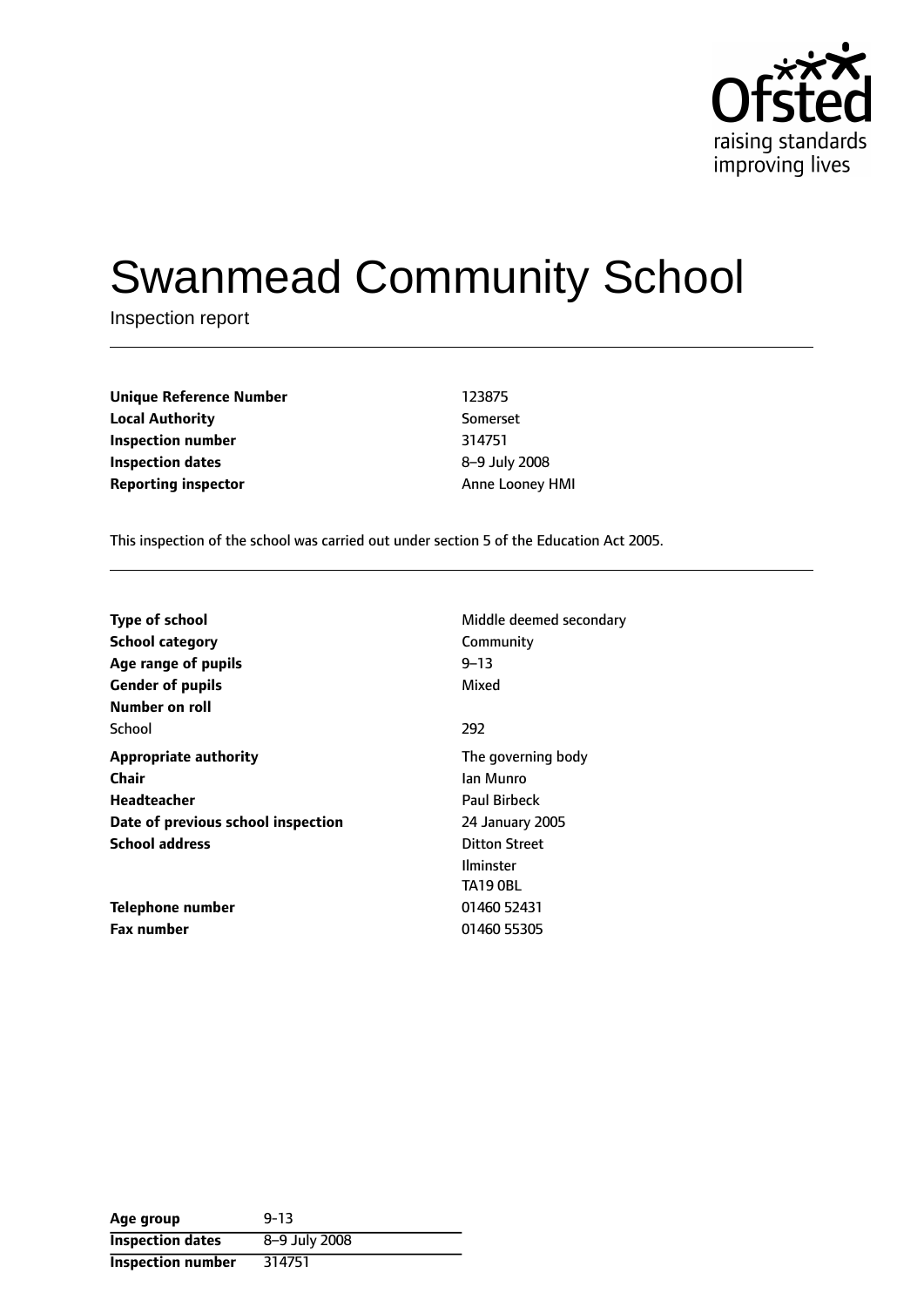.

© Crown copyright 2008

#### Website: www.ofsted.gov.uk

This document may be reproduced in whole or in part for non-commercial educational purposes, provided that the information quoted is reproduced without adaptation and the source and date of publication are stated.

Further copies of this report are obtainable from the school. Under the Education Act 2005, the school must provide a copy of this report free of charge to certain categories of people. A charge not exceeding the full cost of reproduction may be made for any other copies supplied.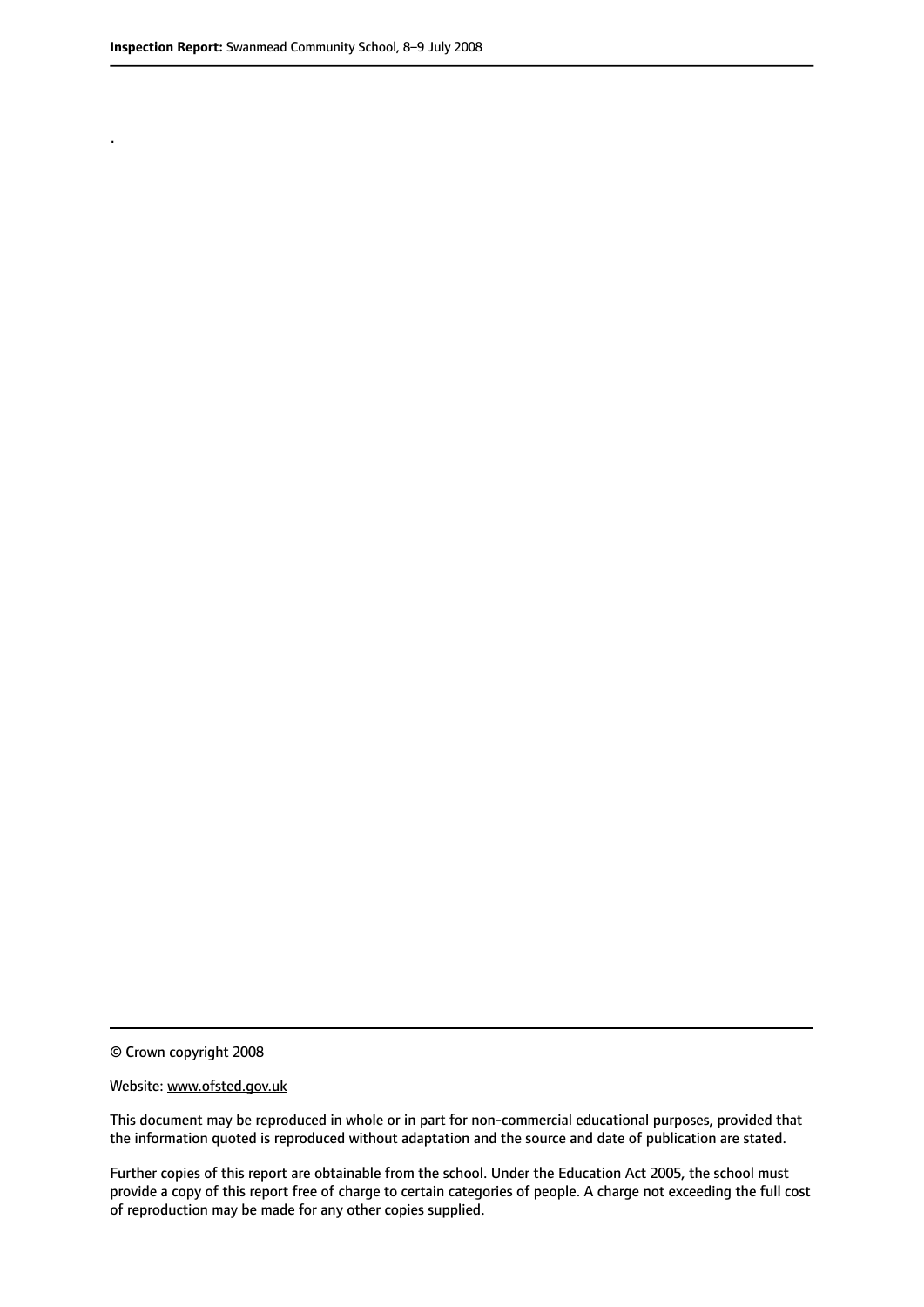# **Introduction**

The inspection was carried out by one of Her Majesty's Inspectors and two Additional Inspectors.

## **Description of the school**

Swanmead Community School is a smaller than average middle school. Almost all the pupils are of White British background. Pupils come from a range of social and economic backgrounds but a significant minority of pupils experience difficult social circumstances. The percentage of pupils with learning difficulties and/or disabilities is broadly average, with far more boys than girls in that group. The school is part of a federation of 33 schools which form a Community Learning Partnership. The school has recently received re-accreditation as an Investors in People organisation and has full International Award status with links to a school in Zambia.

#### **Key for inspection grades**

| Grade 1 | Outstanding  |
|---------|--------------|
| Grade 2 | Good         |
| Grade 3 | Satisfactory |
| Grade 4 | Inadequate   |
|         |              |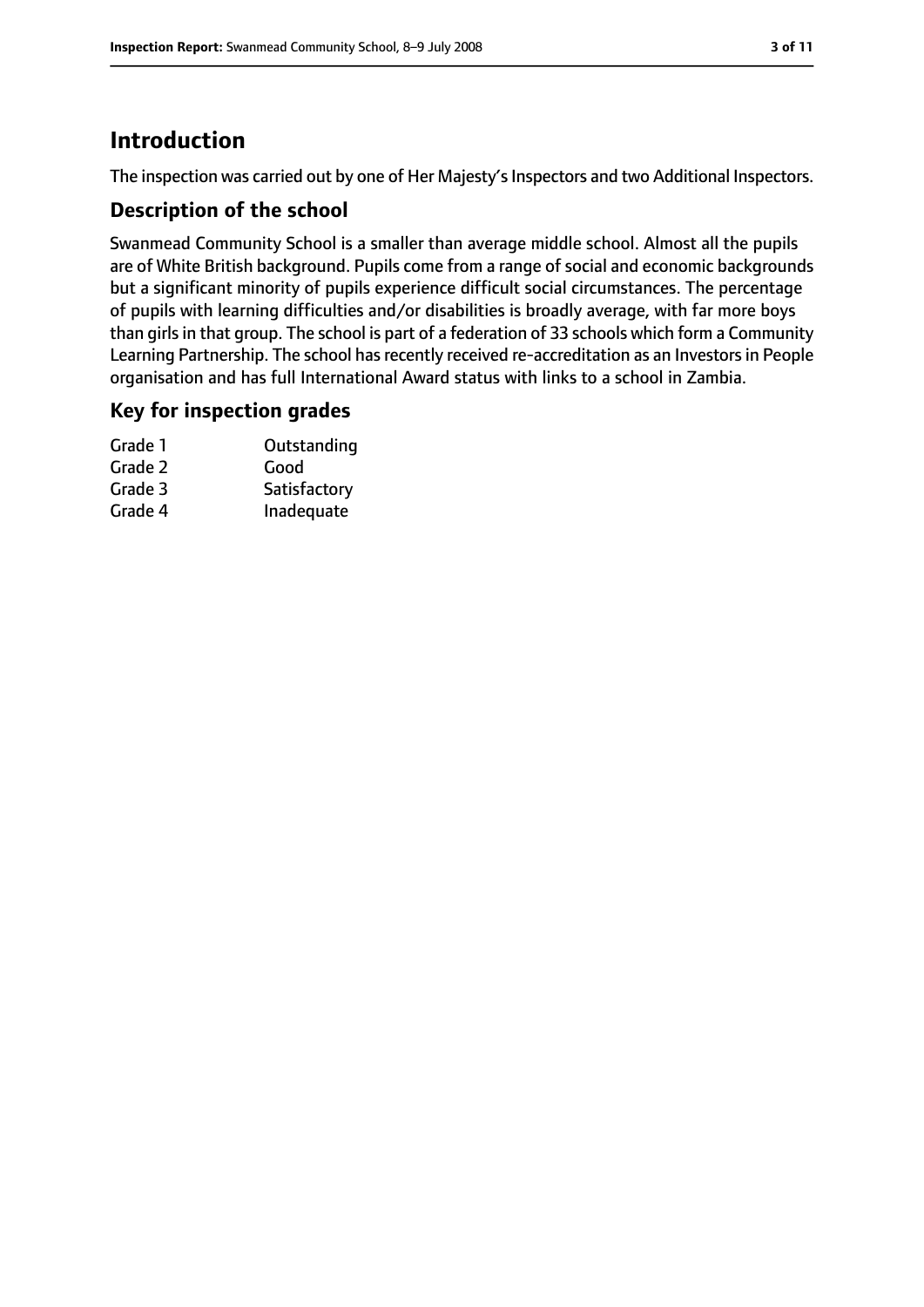# **Overall effectiveness of the school**

#### **Grade: 3**

Swanmead Community School provides a satisfactory standard of education. Standards at the end of Year 6, as measured by the national tests, were broadly average in 2007. This was an improvement over the previous two years, particularly in English. The school has been working hard to develop pupils' writing skills and this resulted in better test results. The school's own detailed tracking indicates that pupils make satisfactory progress over Years 5 and 6 and at least satisfactory progress in Years 7 and 8. The school's data, which are based on optional test results and internal assessment, also show that pupils are on track to meet their realistic, rather than challenging, targets at the end of Year 6 in 2008.

Pupils' personal development and well-being are satisfactory. Pupils' social and cultural development is good. Pupils say they feel safe and are particularly enthusiastic about keeping fit through sport. Attendance has improved and is now good, but not all pupils say that they enjoy coming to school. There was some poor behaviour earlier in the year. Pupils report that this has now improved, but that there is still some disruption, particularly in classes in Year 7. Inspectors agree and found that behaviour is satisfactory overall. It is now often good in lessons, and the school environment is generally calm and well ordered.

The curriculum is good. It is broad and balanced and meets the needs of all learners well. It is extended well by theme weeks and workshops which contribute to pupils' developing global and environmental awareness. There is a good range of well-supported enrichment activities. The care, guidance and support pupils receive are satisfactory overall. The way in which the school cares for pupils' well-being is good, as is its attention to the needs of pupils who need extra support to be able to join in with school life. Pupils' progress is tracked in all subjects and pupils know the levels at which they are working. Not all pupils, however, are sufficiently clear about what they need to do to improve to reach the next level. Teaching and learning are satisfactory overall. Teaching is good in some respects. Teachers provide well-planned lessons with a range of activities, and planning is well supported by teachers' good subject knowledge. Although there has been an improvement in the level of consistency in the way in which teachers manage behaviour, there are still a few lessons where behaviour is not managed effectively in line with the school's policy. Not all parents and carers are sufficiently involved with their children's learning.

The school leadership has experienced a real challenge this year because of the level of unexpected staff absence due to illness. This led to disruption caused by the large number of supply teachers the school had to employ to maintain provision and pupils were unsettled. The leadership team and the governing body, with the support of the local authority, dealt robustly with the ensuing discipline problems. A significant proportion of parents who wrote to the inspectors expressed concern that the situation was not being managed well enough and that poor behaviour was still the norm, but inspectors disagreed with this view as the incidents of disruption have decreased considerably and pupils' progress has not been impaired. Because of the time the headteacher and his deputy have needed to devote to these issues, and the fact that subject coordinators have limited management time, monitoring, evaluating and improvement planning have been underdeveloped this year. The school does, however, have an accurate and realistic view of its areas of strength and areas for development. Progress since the last inspection has been satisfactory, as is the school's capacity to improve.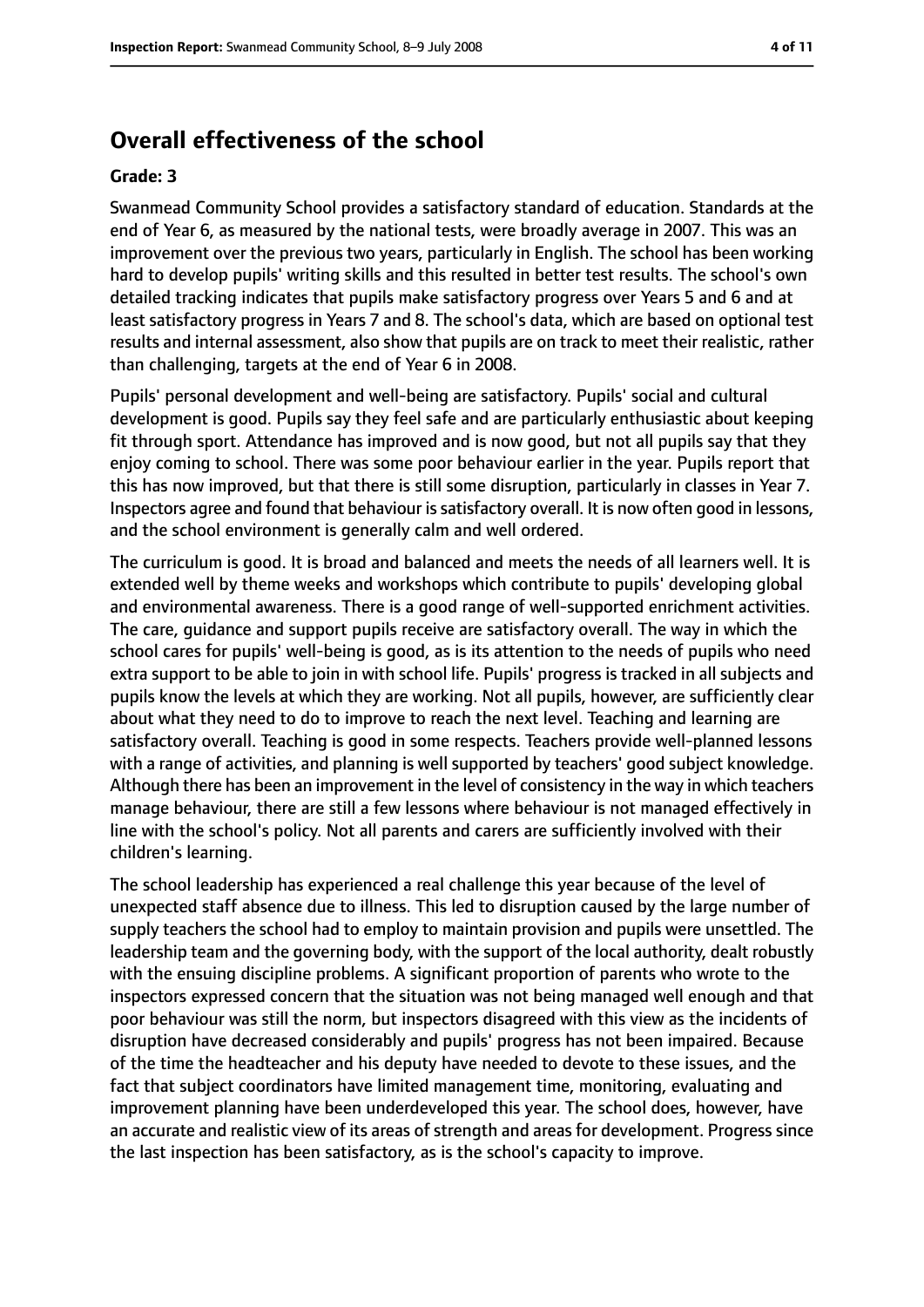# **What the school should do to improve further**

- Increase the rate of progress pupils make, particularly in Years 5 and 6.
- Improve behaviour by ensuring that teachers manage it consistently.
- Involve parents and carers further in their children's learning.
- Use tracking data to ensure that pupils understand exactly what they need to do to improve their work.
- Monitor the work of the school more rigorously so that leaders at all levels know exactly what needs to be improved.

A small proportion of the schools whose overall effectiveness is judged satisfactory but which have areas of underperformance will receive a monitoring visit by an Ofsted inspector before their next section 5 inspection.

# **Achievement and standards**

#### **Grade: 3**

Standards are broadly average. There was an overall improvement in 2007 in English, mathematics and science but improvement was more marked in English. In an effort to raise standards, the school has identified areas of weakness well and has provided extra teaching, booster classes and individualised computer work schemes, and has adopted a whole-school approach to literacy. It has also collaborated closely with the main feederschool. These initiatives are starting to bring about improvements. The school's data show that given pupils' starting points, progress over Years 5 and 6 is satisfactory, and it is at least satisfactory in Years 7 and 8, where it is good in mathematics, information and communication technology (ICT) and French. Pupils with learning difficulties and/or disabilities also make satisfactory progress over their four years at the school.

# **Personal development and well-being**

#### **Grade: 3**

Pupils' spiritual, moral, social and cultural development is good overall. Pupils have a good understanding of cultural difference, which has developed largely through their international school links. They are developing well socially through opportunities to work collaboratively in class and by going on school visits. Pupils know that they need to keep healthy by eating sensibly and they enjoy being active. They say they feel safe and know whom to turn to if they need help. They have a good understanding of the need of safety in specialist teaching rooms and when using the internet. Although attendance is now above average, not all pupils say that they enjoy school, although they are all confident enough to speak about their problems and air their views. The poor behaviour that disrupted the learning of a significant number of pupils earlier in the year is now rarer. Good behaviour is now the norm in the majority of lessons although a small number of older pupils, particularly boys, continue to disrupt lessons. Pupils contribute well to their school and the wider community. They act as peer mediators once they are in Year 8, represent their peers on the school council, and fundraise both as groups and as individuals. Their good social and teamworking skills, combined with sound basic skills in literacy, numeracy and ICT, mean that the way they are prepared for the next stage of education and future life is satisfactory.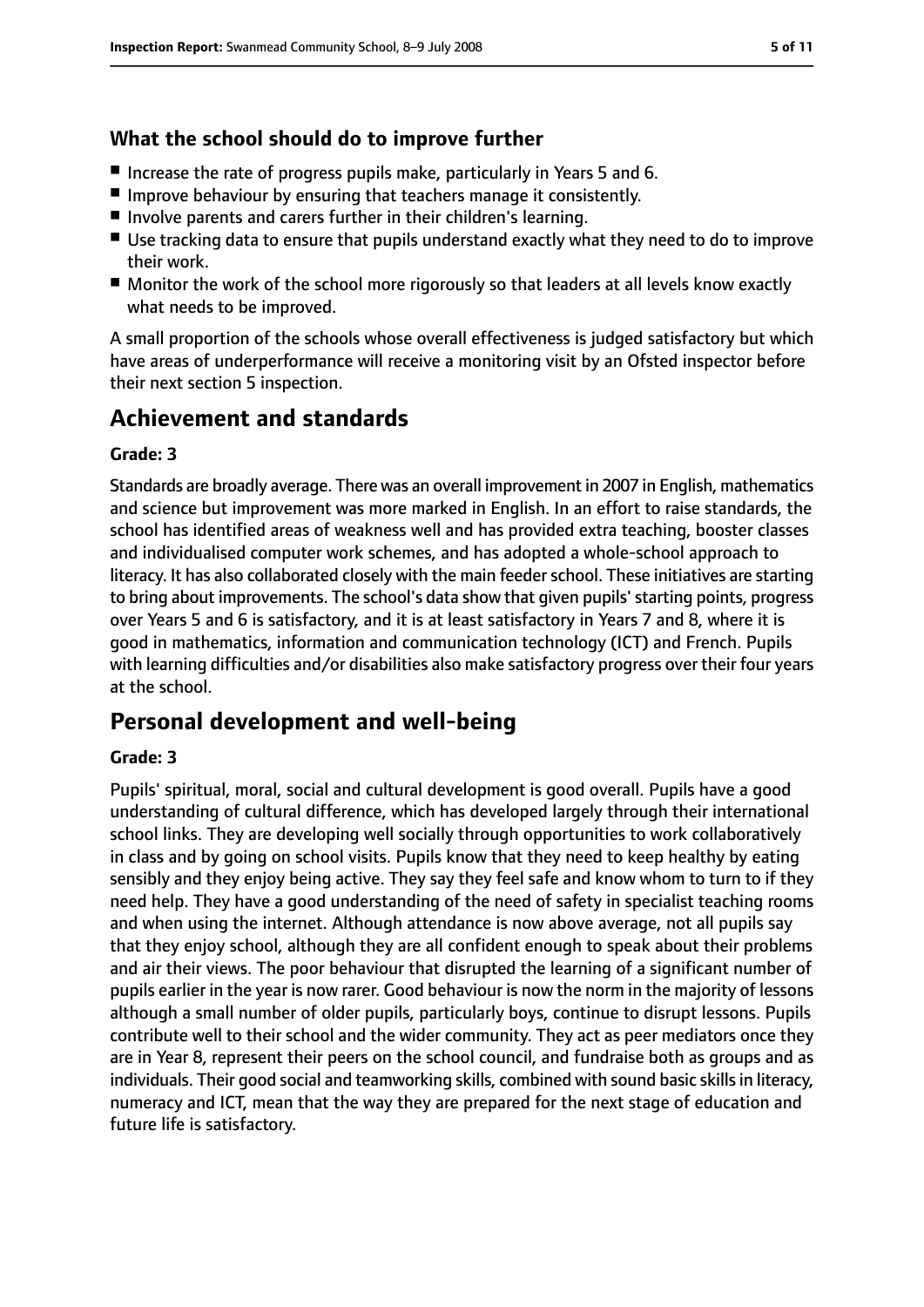# **Quality of provision**

### **Teaching and learning**

#### **Grade: 3**

Teachers plan well for variety and their plans show a good awareness of the need to develop literacy and general study skills, as well as those needed for independent research. There were many good examples seen during the inspection of pupils using ICT for research and presentation. Learning objectives, although clear, are not consistently expressed in terms of what pupils need to learn but rather what activities they will complete. This makes accurate assessment at the end of the lesson difficult. Some teachers are systematically providing opportunities for peer- and self-evaluation and this encourages a sense of responsibility for their own learning as well as a good awareness of what they need to do to improve. This is not consistent practice.

Teachers deploy teaching assistants well to ensure that pupils who need it receive targeted support. The level of inconsistency in the way that teachers manage pupils' behaviour has reduced considerably now that the staffing is more stable. In the few lessons where behaviour is not managed as effectively, there is a negative impact on pupils' enjoyment of the subject. There is a lack of consistency in the use of systems for rewards and sanctions by teachers and this leads to some resentment in pupils.

#### **Curriculum and other activities**

#### **Grade: 2**

The curriculum meets all statutory requirements and promotes well pupils' understanding of healthy lifestyles, enterprise skills and their economic well-being. It also provides well for gifted and talented pupils. A large number of talented mathematicians are involved in the Junior Mathematics Challenge and pupils have entered the innovation competition forscience. Support for extra-curricular activities is very good and the school has a commitment to providing extended learning opportunities through residential visits for all year groups. There is good provision for ICT, which is used by teachers and pupils to good effect in their work in other subjects. The school curriculum is well supported by local industry and community organisations.

#### **Care, guidance and support**

#### **Grade: 3**

A team of well-informed teaching assistants effectively supports the work of the teachers in promoting pupils' personal development, well-being and safety. The 'Ace Base' provides a secure base for pupils experiencing difficulties and allows them to partake of school life, but away from the main school. The pupil support team plays an important role as listeners and mediators for pupils. Child protection procedures are very rigorous and well planned, and their implementation is carefully monitored. These procedures are rightly highly regarded by the external agencies with which the school works. Induction into the school is good, as is the transfer to the next stage of their education at the end of Year 8. The use of transition modules developed at subject level ease that transfer. Whilst the care and support the school gives its pupils are good, the guidance on how to improve their work is not consistent across all teachers and with all groups of pupils. Pupils' progress is tracked in all subjects and the vast majority of pupils were able to tell inspectors exactly what level they were working at. Not all pupils could clearly articulate what they needed to do in that subject to improve.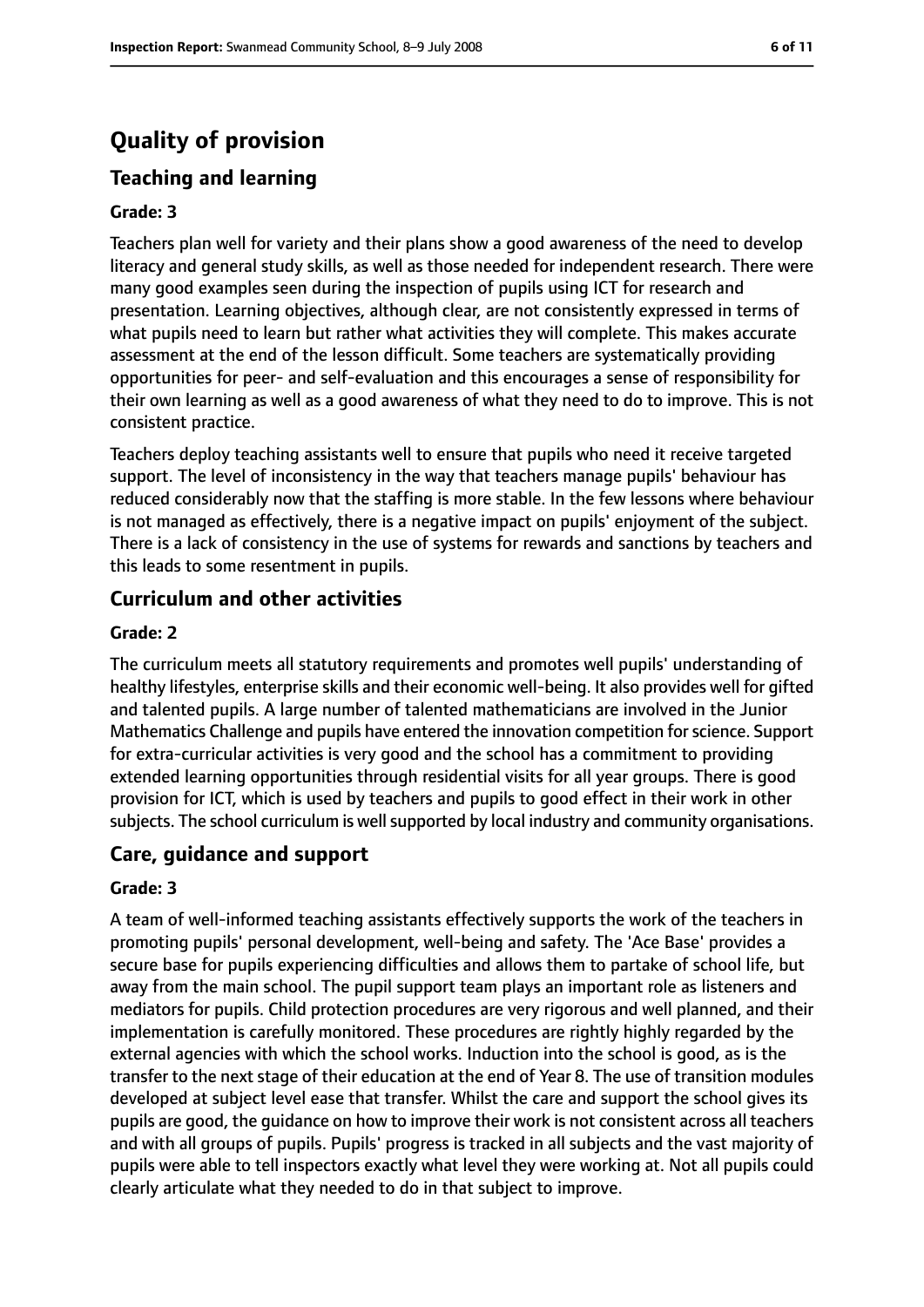# **Leadership and management**

#### **Grade: 3**

The senior leadership team and the governing body are clear in their evaluation of the school's inclusive nature and of the need to keep pupils in full-time education. This is a view shared by staff, although the responsibility for setting the direction of the school lies firmly at the door of the headteacher and his deputy, as middle managers are also full-time teachers. This has been particularly significant this year as the school has dealt with the absence through illness of a third of the teaching staff. The headteacher and his deputy managed the disruption and coordinated well the support needed for teachers experiencing difficulties. They disciplined pupils and ensured parents and carers were aware of the poor behaviour and sanctions taken. They were also vigilant in ensuring that tracking of pupils' progress continued to take place. Subsequently the number of reported incidents of disruptions has been greatly reduced since staffing stabilised and academic progress has remained satisfactory. The day-to-day management of the school has been maintained and the school has been re-accredited as an Investors in People organisation.

The school's self-assessment is accurate and realistic. The time allowed for formal monitoring, evaluation and improvement planning has been constrained this year because of the disruption and a lack of middle management capacity and so these areas have been underdeveloped. The school's very appropriate two-year development plan was refocused correctly onto one concentrating on behaviour.

The governing body has supported, and continues to support, the senior leadership team well but governors are also not afraid to fulfil their role in challenging the headteacher. Since the last inspection, new buildings have ensured good accommodation for design and technology and improved physical education facilities.

The school works well in partnership with a range of schools, teacher-training institutions and other external agencies. Relationships with parents are not always as strong as they might be.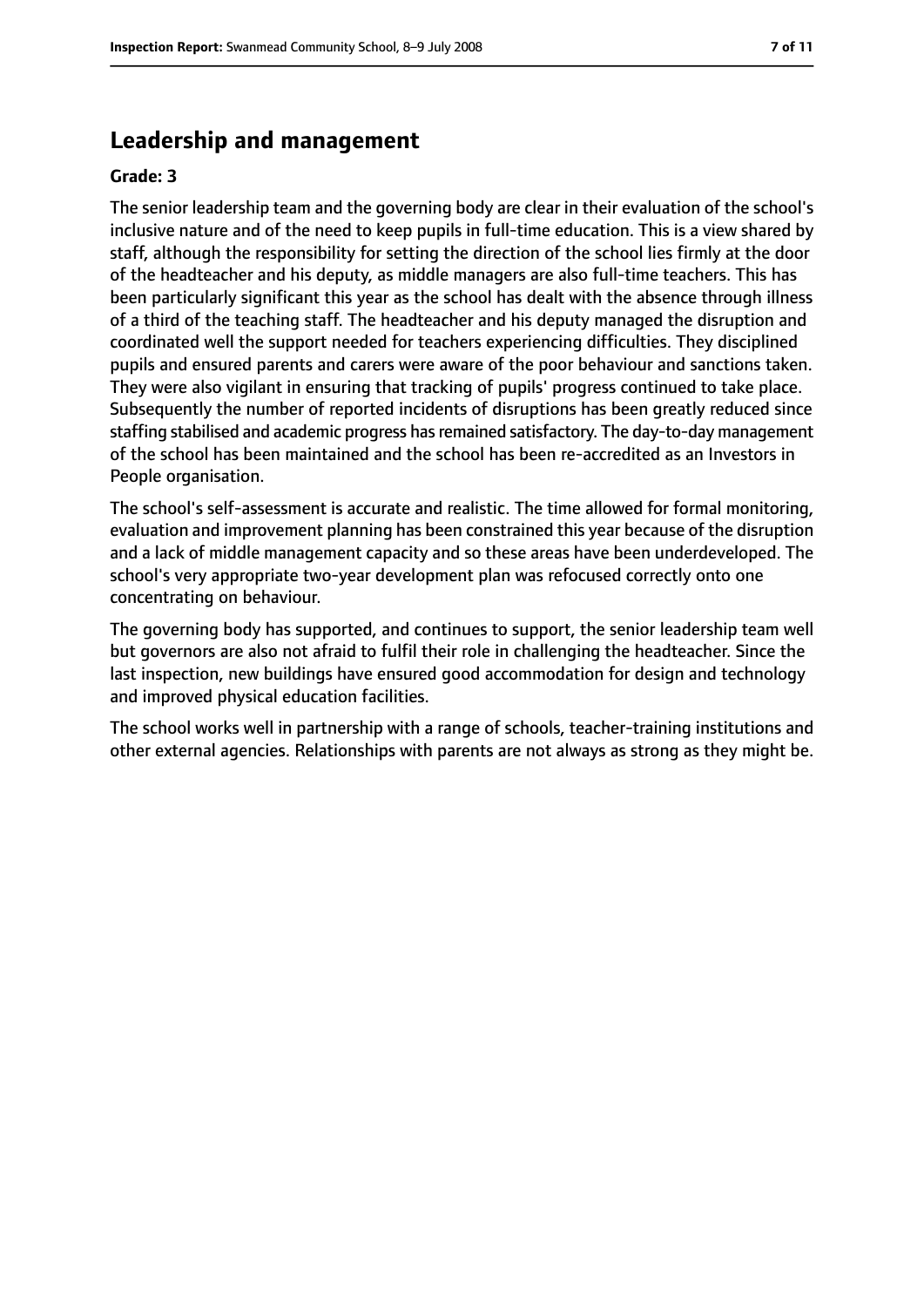**Any complaints about the inspection or the report should be made following the procedures set out in the guidance 'Complaints about school inspection', which is available from Ofsted's website: www.ofsted.gov.uk.**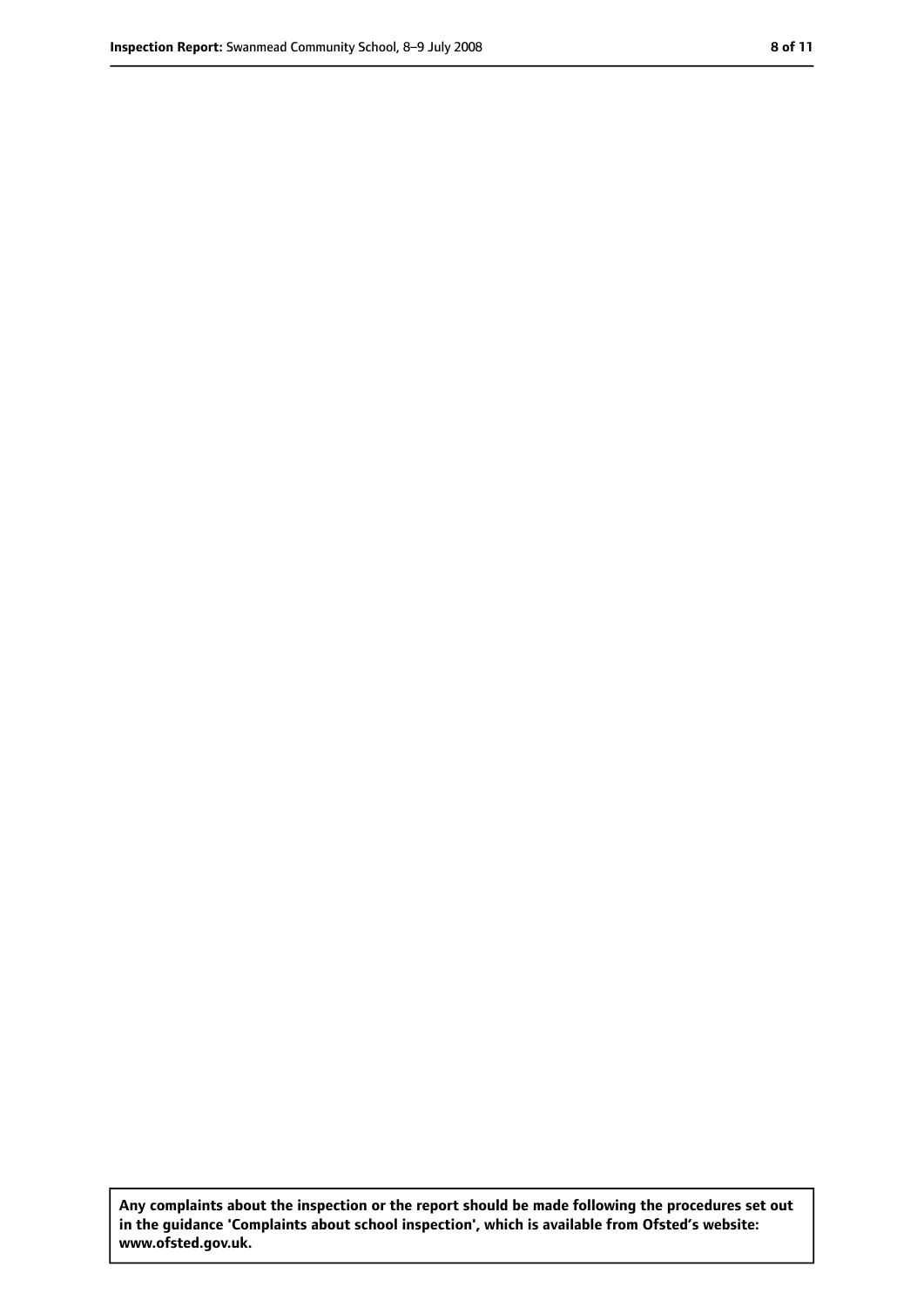#### **Annex A**

# **Inspection judgements**

| $^{\circ}$ Key to judgements: grade 1 is outstanding, grade 2 good, grade 3 satisfactory, and | <b>School</b>  |
|-----------------------------------------------------------------------------------------------|----------------|
| arade 4 inadeguate                                                                            | <b>Overall</b> |

# **Overall effectiveness**

| How effective, efficient and inclusive is the provision of education, integrated<br>care and any extended services in meeting the needs of learners? |     |
|------------------------------------------------------------------------------------------------------------------------------------------------------|-----|
| Effective steps have been taken to promote improvement since the last<br>inspection                                                                  | Yes |
| How well does the school work in partnership with others to promote learners'<br>well-being?                                                         |     |
| The capacity to make any necessary improvements                                                                                                      |     |

# **Achievement and standards**

| How well do learners achieve?                                                                               |  |
|-------------------------------------------------------------------------------------------------------------|--|
| The standards <sup>1</sup> reached by learners                                                              |  |
| How well learners make progress, taking account of any significant variations between<br>groups of learners |  |
| How well learners with learning difficulties and disabilities make progress                                 |  |

# **Personal development and well-being**

| How good is the overall personal development and well-being of the<br>learners?                                  |   |
|------------------------------------------------------------------------------------------------------------------|---|
| The extent of learners' spiritual, moral, social and cultural development                                        |   |
| The extent to which learners adopt healthy lifestyles                                                            |   |
| The extent to which learners adopt safe practices                                                                |   |
| How well learners enjoy their education                                                                          | 3 |
| The attendance of learners                                                                                       |   |
| The behaviour of learners                                                                                        |   |
| The extent to which learners make a positive contribution to the community                                       |   |
| How well learners develop workplace and other skills that will contribute to<br>their future economic well-being |   |

### **The quality of provision**

| How effective are teaching and learning in meeting the full range of the<br>learners' needs?                        |  |
|---------------------------------------------------------------------------------------------------------------------|--|
| How well do the curriculum and other activities meet the range of needs<br>$^{\text{!}}$ and interests of learners? |  |
| How well are learners cared for, guided and supported?                                                              |  |

 $^1$  Grade 1 - Exceptionally and consistently high; Grade 2 - Generally above average with none significantly below average; Grade 3 - Broadly average to below average; Grade 4 - Exceptionally low.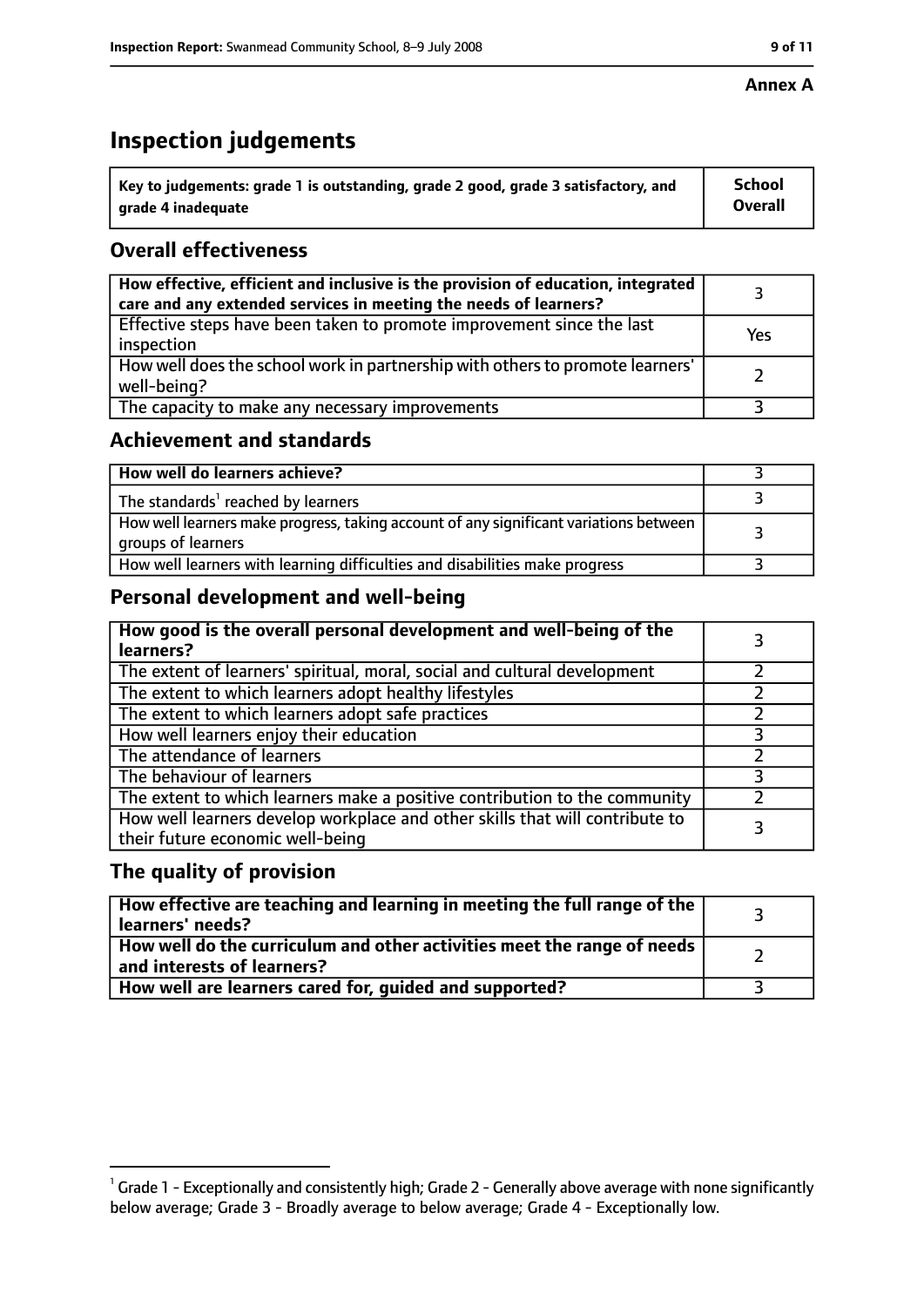# **Leadership and management**

| How effective are leadership and management in raising achievement<br>and supporting all learners?                                              |     |
|-------------------------------------------------------------------------------------------------------------------------------------------------|-----|
| How effectively leaders and managers at all levels set clear direction leading<br>to improvement and promote high quality of care and education |     |
| How effectively leaders and managers use challenging targets to raise standards                                                                 | 3   |
| The effectiveness of the school's self-evaluation                                                                                               | 3   |
| How well equality of opportunity is promoted and discrimination tackled so<br>that all learners achieve as well as they can                     | 3   |
| How effectively and efficiently resources, including staff, are deployed to<br>achieve value for money                                          | 3   |
| The extent to which governors and other supervisory boards discharge their<br>responsibilities                                                  |     |
| Do procedures for safequarding learners meet current government<br>requirements?                                                                | Yes |
| Does this school require special measures?                                                                                                      | No  |
| Does this school require a notice to improve?                                                                                                   | No  |